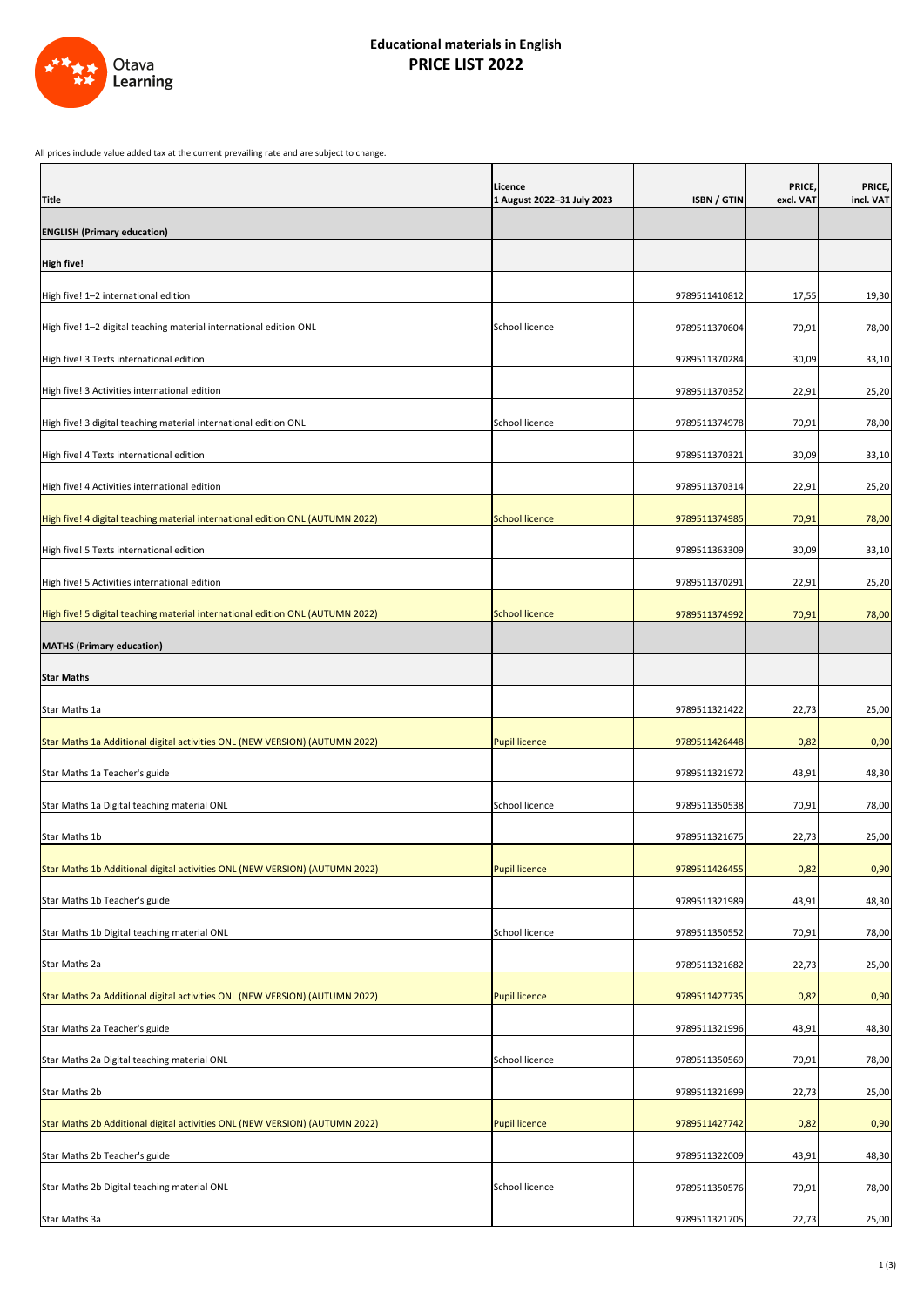## All prices include value added tax at the current prevailing rate and are subject to change.



| Star Maths 3a Additional digital activities ONL (NEW VERSION) (AUTUMN 2022) | <b>Pupil licence</b> | 9789511427759 | 0,82  | 0,90  |
|-----------------------------------------------------------------------------|----------------------|---------------|-------|-------|
| Star Maths 3a Teacher's guide                                               |                      | 9789511322016 | 43,91 | 48,30 |
| Star Maths 3a Digital teaching material ONL                                 | School licence       | 9789511350583 | 70,91 | 78,00 |
| Star Maths 3b                                                               |                      | 9789511321712 | 22,73 | 25,00 |
| Star Maths 3b Additional digital activities ONL (NEW VERSION) (AUTUMN 2022) | <b>Pupil licence</b> | 9789511427766 | 0,82  | 0,90  |
| Star Maths 3b Teacher's guide                                               |                      | 9789511322023 | 43,91 | 48,30 |
| Star Maths 3b Digital teaching material ONL                                 | School licence       | 9789511350590 | 70,91 | 78,00 |
| Star Maths 4a                                                               |                      | 9789511321729 | 22,73 | 25,00 |
| Star Maths 4a Additional digital activities ONL (NEW VERSION) (AUTUMN 2022) | <b>Pupil licence</b> | 9789511427773 | 0,82  | 0,90  |
| Star Maths 4a Teacher's guide                                               |                      | 9789511322030 | 43,91 | 48,30 |
| Star Maths 4a Digital teaching material ONL                                 | School licence       | 9789511350606 | 70,91 | 78,00 |
| Star Maths 4b                                                               |                      | 9789511321736 | 22,73 | 25,00 |
| Star Maths 4b Additional digital activities ONL (NEW VERSION) (AUTUMN 2022) | <b>Pupil licence</b> | 9789511427780 | 0,82  | 0,90  |
| Star Maths 4b Teacher's guide                                               |                      | 9789511322047 | 43,91 | 48,30 |
| Star Maths 4b Digital teaching material ONL                                 | School licence       | 9789511350613 | 70,91 | 78,00 |
| Star Maths 5a                                                               |                      | 9789511321934 | 22,73 | 25,00 |
| Star Maths 5a Additional digital activities ONL (NEW VERSION) (AUTUMN 2022) | <b>Pupil licence</b> | 9789511427797 | 0,82  | 0,90  |
| Star Maths 5a Teacher's guide                                               |                      | 9789511322146 | 43,91 | 48,30 |
| Star Maths 5a Digital teaching material ONL                                 | School licence       | 9789511350620 | 70,91 | 78,00 |
| Star Maths 5b                                                               |                      | 9789511321941 | 22,73 | 25,00 |
| Star Maths 5b Additional digital activities ONL (NEW VERSION) (AUTUMN 2022) | <b>Pupil licence</b> | 9789511427803 | 0,82  | 0,90  |
| Star Maths 5b Teacher's guide                                               |                      | 9789511327004 | 43,91 | 48,30 |
| Star Maths 5b Digital teaching material ONL                                 | School licence       | 9789511350637 | 70,91 | 78,00 |
| Star Maths 6a                                                               |                      | 9789511327011 | 22,73 | 25,00 |
| Star Maths 6a Additional digital activities ONL (NEW VERSION) (AUTUMN 2022) | <b>Pupil licence</b> | 9789511427810 | 0,82  | 0,90  |
| Star Maths 6a Teacher's guide                                               |                      | 9789511327035 | 43,91 | 48,30 |
| Star Maths 6a Digital teaching material ONL                                 | School licence       | 9789511350644 | 70,91 | 78,00 |
| Star Maths 6b                                                               |                      | 9789511327028 | 22,73 | 25,00 |
| Star Maths 6b Additional digital activities ONL (NEW VERSION) (AUTUMN 2022) | <b>Pupil licence</b> | 9789511427827 | 0,82  | 0,90  |
| Star Maths 6b Teacher's guide                                               |                      | 9789511327059 | 43,91 | 48,30 |
| Star Maths 6b Digital teaching material ONL                                 | School licence       | 9789511350651 | 70,91 | 78,00 |
| <b>Moomin series</b>                                                        |                      |               |       |       |
| Moomin Maths & Emotional Skills 1 - The Last Dragon in the World            |                      | 9789511345725 | 23,18 | 25,50 |